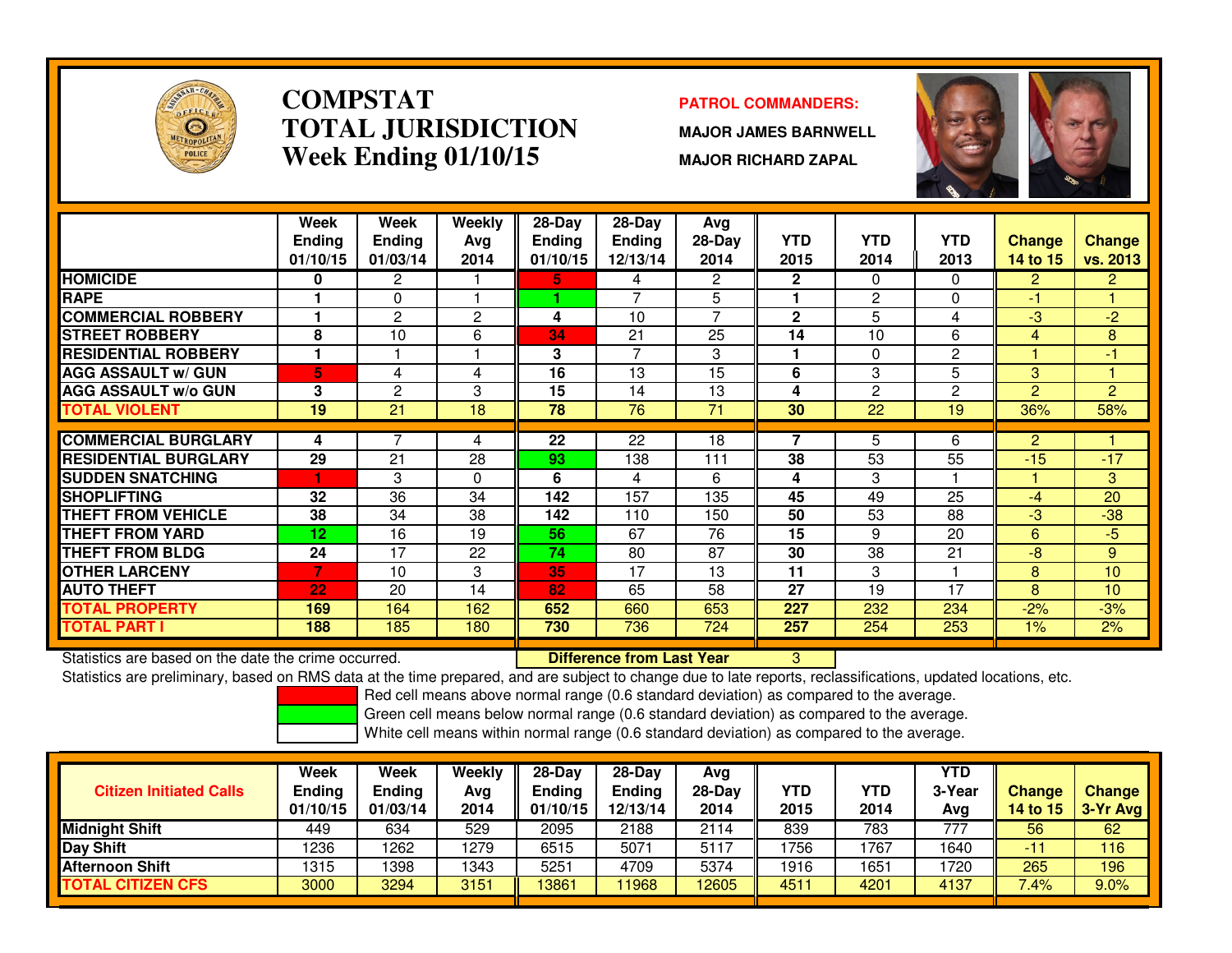

### **COMPSTAT PRECINCT COMMANDER: WEST CHATHAM PRECINCTWeek Ending 01/10/15**



**CAPT. CHARLES HALL**



|                             | Week<br><b>Ending</b><br>01/10/15 | Week<br><b>Ending</b><br>01/03/14 | Weekly<br>Avg<br>2014 | $28-Day$<br><b>Ending</b><br>01/10/15 | $28$ -Day<br><b>Ending</b><br>12/13/14 | Avg<br>$28-Day$<br>2014 | <b>YTD</b><br>2015      | <b>YTD</b><br>2014 | <b>YTD</b><br>2013 | <b>Change</b><br>14 to 15 | <b>Change</b><br><b>vs. 2013</b> |
|-----------------------------|-----------------------------------|-----------------------------------|-----------------------|---------------------------------------|----------------------------------------|-------------------------|-------------------------|--------------------|--------------------|---------------------------|----------------------------------|
| <b>HOMICIDE</b>             | 0                                 | 0                                 | 0                     |                                       |                                        | $\Omega$                | $\mathbf{0}$            | 0                  | 0                  | 0                         | $\mathbf{0}$                     |
| <b>RAPE</b>                 |                                   | 0                                 | $\Omega$              |                                       |                                        |                         |                         |                    | $\Omega$           | $\Omega$                  |                                  |
| <b>COMMERCIAL ROBBERY</b>   | 0                                 | $\Omega$                          | $\Omega$              |                                       |                                        |                         | 0                       |                    | $\Omega$           | $-1$                      | $\Omega$                         |
| <b>STREET ROBBERY</b>       | 1                                 | $\mathbf{2}$                      |                       | 4                                     | 3                                      | 3                       | $\mathbf{2}$            | 0                  | $\overline{2}$     | $\overline{c}$            | $\mathbf{0}$                     |
| <b>RESIDENTIAL ROBBERY</b>  |                                   | 0                                 | $\Omega$              |                                       | $\mathbf{2}$                           |                         |                         | 0                  | $\Omega$           |                           |                                  |
| <b>AGG ASSAULT w/ GUN</b>   | 3                                 |                                   | $\Omega$              | 5.                                    |                                        |                         | 3                       | $\Omega$           |                    | 3                         | $\overline{2}$                   |
| <b>AGG ASSAULT w/o GUN</b>  | 0                                 |                                   | $\Omega$              | $\mathbf{2}$                          | 3                                      | 2                       | 0                       | 0                  | $\mathbf{0}$       | $\Omega$                  | $\Omega$                         |
| <b>TOTAL VIOLENT</b>        | 6                                 | 4                                 | $\overline{2}$        | 15                                    | 12                                     | 9                       | $\overline{7}$          | 2                  | 3                  | N/A                       | N/A                              |
|                             |                                   |                                   |                       |                                       |                                        |                         |                         |                    |                    |                           |                                  |
| <b>COMMERCIAL BURGLARY</b>  | $\mathbf{2}$                      | 4                                 |                       |                                       | 4                                      | 4                       | 5                       | $\Omega$           |                    | 5.                        | $\overline{4}$                   |
| <b>RESIDENTIAL BURGLARY</b> | 4                                 | 4                                 | 5                     | 12                                    | 30                                     | 21                      | 6                       | 10                 | 11                 | $-4$                      | $-5$                             |
| <b>SUDDEN SNATCHING</b>     | $\bf{0}$                          | $\Omega$                          | $\Omega$              | $\bf{0}$                              |                                        |                         | 0                       | 0                  | $\Omega$           | $\Omega$                  | $\mathbf{0}$                     |
| <b>SHOPLIFTING</b>          |                                   | 8                                 | 5.                    | 19                                    | 25                                     | 19                      | 3                       | 4                  | 5                  | -1                        | $-2$                             |
| <b>THEFT FROM VEHICLE</b>   | 8                                 | 6                                 | 6                     | 29                                    | 31                                     | 26                      | 10                      | 10                 | 17                 | $\Omega$                  | $-7$                             |
| <b>THEFT FROM YARD</b>      | 4                                 | 4                                 | 3                     | 16                                    | 14                                     | 13                      | 6                       | 4                  |                    | $\overline{2}$            | 5                                |
| <b>THEFT FROM BLDG</b>      | 6                                 |                                   | 3                     | 10                                    | 9                                      | 13                      | $\overline{\mathbf{z}}$ | $\overline{7}$     | 4                  | $\Omega$                  | 3                                |
| <b>OTHER LARCENY</b>        | 4                                 | $\overline{c}$                    |                       | 11                                    | 9                                      | 3                       | 5                       | $\mathbf{2}$       | $\Omega$           | 3                         | 5                                |
| <b>AUTO THEFT</b>           | $\mathbf{2}$                      | $\overline{7}$                    | 3                     | $\overline{21}$                       | 19                                     | 12                      | 4                       | 3                  | 5                  |                           | $-1$                             |
| <b>TOTAL PROPERTY</b>       | 31                                | 36                                | 28                    | 125                                   | 142                                    | 111                     | 46                      | 40                 | 44                 | 15%                       | 5%                               |
| <b>TOTAL PART I</b>         | 37                                | 40                                | 30                    | 140                                   | 154                                    | 121                     | 53                      | 42                 | 47                 | 26%                       | 13%                              |

Statistics are based on the date the crime occurred. **Difference from Last Year** 

Statistics are based on the date the crime occurred. The time prepared, and are subject to change due to late reports, reclassifications, updated locations, etc.<br>Statistics are preliminary, based on RMS data at the time pr

Red cell means above normal range (0.6 standard deviation) as compared to the average.

Green cell means below normal range (0.6 standard deviation) as compared to the average.

| <b>Citizen Initiated Calls</b> | Week<br><b>Ending</b><br>01/10/15 | Week<br><b>Ending</b><br>01/03/14 | Weekly<br>Avg<br>2014 | 28-Day<br><b>Ending</b><br>01/10/15 | $28-Dav$<br><b>Ending</b><br>12/13/14 | Avg<br>$28$ -Day<br>2014 | YTD<br>2015 | <b>YTD</b><br>2014 | YTD<br>3-Year<br>Avg | <b>Change</b><br>14 to 15 | <b>Change</b><br>3-Yr Avg |
|--------------------------------|-----------------------------------|-----------------------------------|-----------------------|-------------------------------------|---------------------------------------|--------------------------|-------------|--------------------|----------------------|---------------------------|---------------------------|
| <b>Midnight Shift</b>          | 85                                | 120                               | 107                   | 417                                 | 464                                   | 429                      | 161         | 151                | 142                  | 10                        | 19                        |
| <b>Day Shift</b>               | 293                               | 280                               | 264                   | 2657                                | 1039                                  | 1055                     | 403         | 354                | 354                  | 49                        | 49                        |
| <b>Afternoon Shift</b>         | 274                               | 299                               | 279                   | 1106                                | 825                                   | 1115                     | 402         | 335                | 365                  | 67                        | 37                        |
| <b>TOTAL CITIZEN CFS</b>       | 652                               | 652                               | 650                   | 4180                                | 2328                                  | 2599                     | 966         | 840                | 861                  | $15.0\%$                  | 12.2%                     |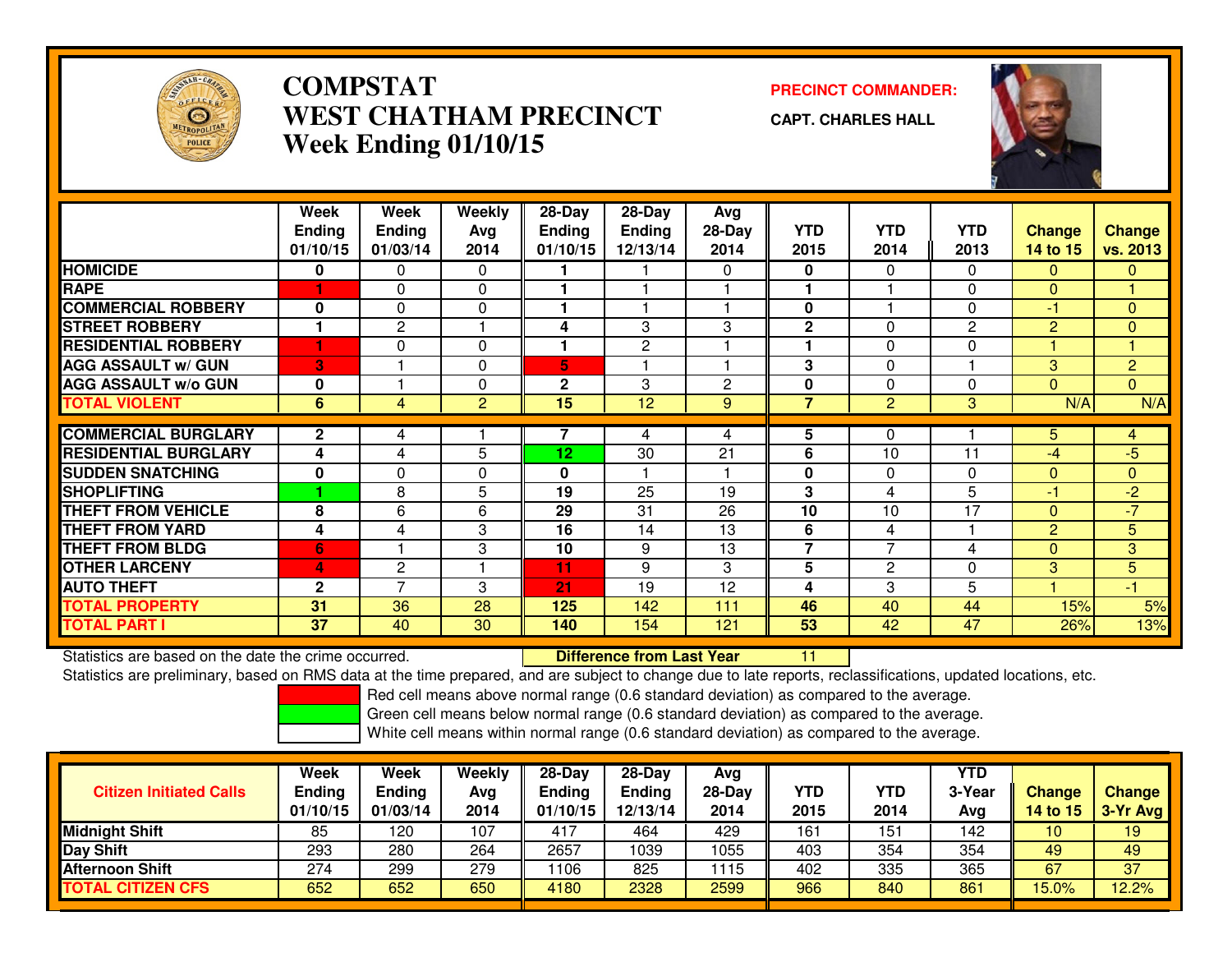

### **COMPSTAT PRECINCT COMMANDER: DOWNTOWN PRECINCTWeek Ending 01/10/15**

**CAPT. Ben Herron**



|                             | Week<br><b>Ending</b><br>01/10/15 | Week<br><b>Ending</b><br>01/03/14 | Weekly<br>Ava<br>2014 | $28-Day$<br><b>Ending</b><br>01/10/15 | $28$ -Day<br><b>Ending</b><br>12/13/14 | Avg<br>$28-Day$<br>2014 | <b>YTD</b><br>2015 | <b>YTD</b><br>2014 | <b>YTD</b><br>2013 | <b>Change</b><br>14 to 15 | <b>Change</b><br>vs. 2013 |
|-----------------------------|-----------------------------------|-----------------------------------|-----------------------|---------------------------------------|----------------------------------------|-------------------------|--------------------|--------------------|--------------------|---------------------------|---------------------------|
| <b>HOMICIDE</b>             | 0                                 | 0                                 | $\Omega$              | 2                                     | 0                                      |                         | 0                  | 0                  | 0                  | 0                         | $\mathbf{0}$              |
| <b>RAPE</b>                 | $\bf{0}$                          | $\Omega$                          | $\Omega$              | $\bf{0}$                              | 3                                      |                         | 0                  | $\Omega$           | $\Omega$           | 0                         | $\mathbf{0}$              |
| <b>COMMERCIAL ROBBERY</b>   | 0                                 |                                   | 0                     |                                       | $\Omega$                               |                         | 1                  |                    | $\Omega$           | $\Omega$                  |                           |
| <b>STREET ROBBERY</b>       | 3                                 | 3                                 | $\overline{2}$        | 11                                    | $\overline{7}$                         | $\overline{7}$          | 5                  | $\mathbf{2}$       | 0                  | 3                         | 5                         |
| <b>RESIDENTIAL ROBBERY</b>  | $\Omega$                          | 0                                 | $\Omega$              | 0                                     | $\overline{c}$                         | $\Omega$                | 0                  | 0                  |                    | $\Omega$                  | -1                        |
| <b>AGG ASSAULT w/ GUN</b>   |                                   | 0                                 |                       | 3                                     | 4                                      | 3                       |                    | 0                  |                    |                           | $\mathbf{0}$              |
| <b>AGG ASSAULT w/o GUN</b>  |                                   | 0                                 |                       | 5                                     | 4                                      | 3                       |                    | 0                  |                    |                           | $\overline{0}$            |
| <b>TOTAL VIOLENT</b>        | 5                                 | 4                                 | 4                     | 22                                    | 20                                     | 16                      | 8                  | 3                  | 3                  | 167%                      | 167%                      |
|                             |                                   |                                   |                       |                                       |                                        |                         |                    |                    |                    |                           |                           |
| <b>COMMERCIAL BURGLARY</b>  |                                   | 0                                 |                       | 3                                     | 6                                      | 3                       |                    | 0                  | 0                  |                           |                           |
| <b>RESIDENTIAL BURGLARY</b> | 4                                 | 2                                 | 3                     | 13                                    | 15                                     | 11                      | 4                  | 2                  | 4                  | $\overline{2}$            | $\Omega$                  |
| <b>SUDDEN SNATCHING</b>     |                                   | $\mathbf{2}$                      | $\Omega$              | $\overline{4}$                        |                                        | 2                       | 3                  |                    |                    | $\overline{2}$            | $\overline{2}$            |
| <b>SHOPLIFTING</b>          | 5                                 | 5                                 | 4                     | 14                                    | 28                                     | 18                      | $\overline{7}$     | 4                  |                    | 3                         | 6                         |
| <b>THEFT FROM VEHICLE</b>   | 7                                 | 7                                 | 9                     | 20                                    | 23                                     | 36                      | 12                 | 6                  | 8                  | 6                         | $\overline{4}$            |
| <b>THEFT FROM YARD</b>      | $\overline{2}$                    | 5                                 | 5                     | 10                                    | 16                                     | 21                      | $\mathbf{2}$       | 0                  | 4                  | $\overline{2}$            | $-2$                      |
| <b>THEFT FROM BLDG</b>      | 5                                 | 5                                 | 5                     | 19                                    | 26                                     | 21                      | 6                  | 8                  | 4                  | $-2$                      | $\overline{2}$            |
| <b>OTHER LARCENY</b>        | 0                                 | 4                                 |                       | 6                                     | 2                                      | $\overline{2}$          | 1                  | 0                  | 0                  |                           |                           |
| <b>AUTO THEFT</b>           | 7                                 | 3                                 | 3                     | 19                                    | $\overline{7}$                         | 11                      | 8                  |                    |                    | ⇁                         | $\overline{7}$            |
| <b>TOTAL PROPERTY</b>       | 32                                | 33                                | 31                    | 108                                   | 124                                    | 126                     | 44                 | 22                 | 23                 | 100%                      | 91%                       |
| <b>TOTAL PART I</b>         | 37                                | 37                                | 35                    | 130                                   | 144                                    | 141                     | 52                 | $\overline{25}$    | 26                 | 108%                      | 100%                      |

Statistics are based on the date the crime occurred. **Difference from Last Year** 

Statistics are based on the date the crime occurred.<br>Statistics are preliminary, based on RMS data at the time prepared, and are subject to change due to late reports, reclassifications, updated locations, etc.

Red cell means above normal range (0.6 standard deviation) as compared to the average.

Green cell means below normal range (0.6 standard deviation) as compared to the average.

| <b>Citizen Initiated Calls</b> | Week<br><b>Ending</b><br>01/10/15 | Week<br><b>Ending</b><br>01/03/14 | Weekly<br>Avg<br>2014 | $28-Dav$<br><b>Ending</b><br>01/10/15 | $28-Day$<br><b>Ending</b><br>12/13/14 | Avg<br>$28-Day$<br>2014 | YTD<br>2015 | YTD<br>2014 | <b>YTD</b><br>3-Year<br>Avg | <b>Change</b><br>14 to 15 | <b>Change</b><br>$3-Yr$ Avg |
|--------------------------------|-----------------------------------|-----------------------------------|-----------------------|---------------------------------------|---------------------------------------|-------------------------|-------------|-------------|-----------------------------|---------------------------|-----------------------------|
| <b>Midnight Shift</b>          | 109                               | 113                               | 114                   | 403                                   | 397                                   | 457                     | 177         | 150         | 164                         | 27                        | 13                          |
| <b>Day Shift</b>               | 217                               | 213                               | 223                   | 823                                   | 862                                   | 891                     | 303         | 294         | 271                         |                           | 32                          |
| Afternoon Shift                | 233                               | 261                               | 244                   | 895                                   | 825                                   | 976                     | 350         | 256         | 280                         | 94                        | 70                          |
| <b>TOTAL CITIZEN CFS</b>       | 559                               | 587                               | 581                   | 2121                                  | 2084                                  | 2324                    | 830         | 700         | 715                         | 18.6%                     | 16.1%                       |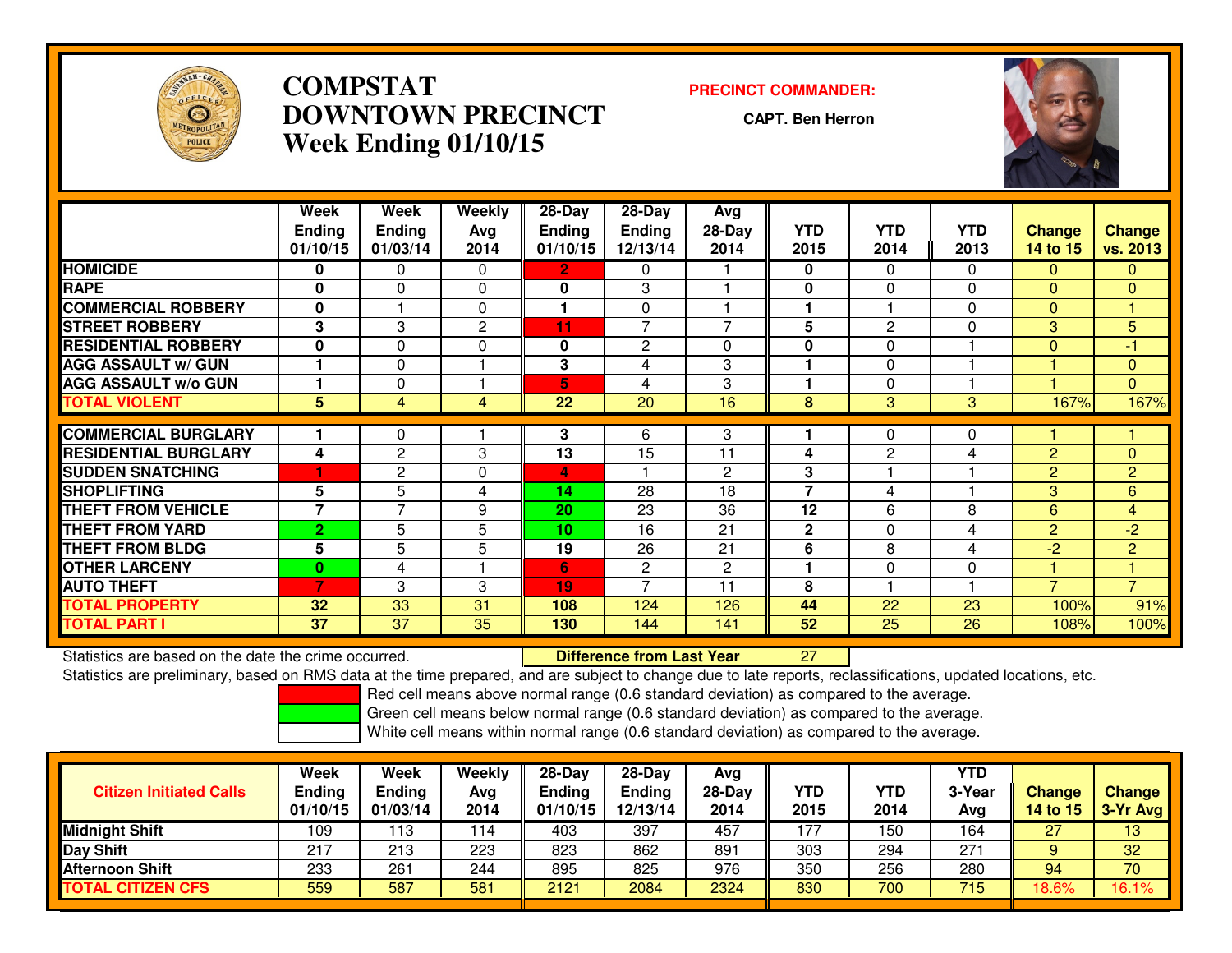

## **COMPSTATCENTRAL PRECINCT Week Ending 01/10/15**

# **PRECINCT COMMANDER:**



|                             | Week<br><b>Ending</b><br>01/10/15 | Week<br><b>Ending</b><br>01/03/14 | Weekly<br>Avg<br>2014 | 28-Day<br>Ending<br>01/10/15 | $28$ -Day<br><b>Ending</b><br>12/13/14 | Avg<br>$28-Day$<br>2014 | <b>YTD</b><br>2015 | <b>YTD</b><br>2014 | <b>YTD</b><br>2013 | <b>Change</b><br>14 to 15 | <b>Change</b><br>vs. 2013 |
|-----------------------------|-----------------------------------|-----------------------------------|-----------------------|------------------------------|----------------------------------------|-------------------------|--------------------|--------------------|--------------------|---------------------------|---------------------------|
| <b>HOMICIDE</b>             | 0                                 |                                   | 0                     |                              | 2                                      |                         |                    | 0                  | 0                  |                           |                           |
| <b>RAPE</b>                 | $\bf{0}$                          | $\Omega$                          | $\Omega$              | 0                            | 2                                      |                         | 0                  | 0                  | $\Omega$           | $\Omega$                  | $\Omega$                  |
| <b>COMMERCIAL ROBBERY</b>   | $\bf{0}$                          | $\Omega$                          | $\Omega$              | 0                            |                                        |                         | 0                  |                    |                    | -1                        | -1                        |
| <b>STREET ROBBERY</b>       | $\mathbf{0}$                      | 3                                 | $\overline{2}$        | 9                            | $\overline{7}$                         | 8                       | $\mathbf{2}$       | 3                  |                    | $-1$                      |                           |
| <b>RESIDENTIAL ROBBERY</b>  | $\bf{0}$                          | $\Omega$                          | $\Omega$              | 0                            | $\Omega$                               | $\Omega$                | $\bf{0}$           | 0                  | 0                  | $\Omega$                  | $\Omega$                  |
| <b>AGG ASSAULT W/ GUN</b>   | $\bf{0}$                          | $\mathbf{2}$                      | $\overline{2}$        | 6                            | 4                                      | 6                       |                    | 2                  |                    | $-1$                      | $\mathbf{0}$              |
| <b>AGG ASSAULT w/o GUN</b>  |                                   | 0                                 |                       | $\overline{2}$               | 3                                      | 3                       |                    |                    | 0                  | $\Omega$                  |                           |
| <b>TOTAL VIOLENT</b>        |                                   | 6                                 | 5                     | 18                           | 19                                     | 21                      | 5                  | 7                  | 3                  | $-29%$                    | 67%                       |
| <b>COMMERCIAL BURGLARY</b>  | 0                                 |                                   |                       | 4                            | 5                                      | 4                       | 0                  |                    |                    |                           | -1                        |
| <b>RESIDENTIAL BURGLARY</b> | 9                                 | 6                                 | 8                     | 23                           | 42                                     | 34                      | 12                 | 21                 | 16                 | -9                        | $-4$                      |
| <b>SUDDEN SNATCHING</b>     | $\bf{0}$                          |                                   | 0                     | $\mathbf 2$                  | 2                                      |                         | 1                  | 0                  | 0                  |                           |                           |
| <b>SHOPLIFTING</b>          | $\Omega$                          | $\Omega$                          | $\mathbf{2}$          | $\overline{2}$               | 8                                      | 8                       | $\bf{0}$           | $\overline{c}$     |                    | $-2$                      | -1                        |
| <b>THEFT FROM VEHICLE</b>   | 10                                | 9                                 | 9                     | 40                           | 21                                     | 36                      | 11                 | 9                  | 16                 | $\overline{2}$            | $-5$                      |
| <b>THEFT FROM YARD</b>      |                                   | 3                                 | 5                     | 13                           | 18                                     | 20                      | 1                  | 3                  | 6                  | $-2$                      | $-5$                      |
| <b>THEFT FROM BLDG</b>      | $\overline{7}$                    | $\mathbf{2}$                      | 4                     | 13                           | 18                                     | 18                      | 8                  | 5                  | 4                  | 3                         | $\overline{4}$            |
| <b>OTHER LARCENY</b>        | $\bf{0}$                          | 3                                 |                       | 12                           | 3                                      | $\mathbf{2}$            | $\mathbf{2}$       | 0                  | 0                  | $\overline{c}$            | $\overline{2}$            |
| <b>AUTO THEFT</b>           | 7                                 | 8                                 | 4                     | 22                           | 18                                     | 17                      | 9                  | 10                 | 6                  | -1                        | 3                         |
| <b>TOTAL PROPERTY</b>       | 34                                | 33                                | 35                    | 131                          | 135                                    | 141                     | 44                 | 51                 | 50                 | $-14%$                    | $-12%$                    |
| <b>TOTAL PART I</b>         | 35                                | 39                                | 40                    | 149                          | 154                                    | 161                     | 49                 | 58                 | 53                 | $-16%$                    | $-8%$                     |

Statistics are based on the date the crime occurred. **Difference from Last Year** 

Statistics are based on the date the crime occurred.<br>Statistics are preliminary, based on RMS data at the time prepared, and are subject to change due to late reports, reclassifications, updated locations, etc.

Red cell means above normal range (0.6 standard deviation) as compared to the average.

Green cell means below normal range (0.6 standard deviation) as compared to the average.

| <b>Citizen Initiated Calls</b> | Week<br>Ending<br>01/10/15 | Week<br><b>Ending</b><br>01/03/14 | Weekly<br>Avg<br>2014 | 28-Day<br><b>Ending</b><br>01/10/15 | $28-Day$<br>Ending<br>12/13/14 | Avg<br>$28-Day$<br>2014 | <b>YTD</b><br>2015 | <b>YTD</b><br>2014 | YTD<br>3-Year<br>Avg | <b>Change</b><br>14 to 15 | <b>Change</b><br>3-Yr Avg |
|--------------------------------|----------------------------|-----------------------------------|-----------------------|-------------------------------------|--------------------------------|-------------------------|--------------------|--------------------|----------------------|---------------------------|---------------------------|
| <b>Midnight Shift</b>          | 96                         | 171                               | 116                   | $51^\circ$                          | 475                            | 463                     | 201                | 176                | 181                  | 25                        | 20                        |
| Day Shift                      | 253                        | 268                               | 268                   | 1051                                | 082                            | 1074                    | 374                | 396                | 324                  | $-22$                     | 50                        |
| <b>Afternoon Shift</b>         | 279                        | 305                               | 274                   | 110                                 | 053                            | 1098                    | 408                | 340                | 371                  | 68                        | 37                        |
| <b>TOTAL CITIZEN CFS</b>       | 628                        | 744                               | 659                   | 2672                                | 2610                           | 2635                    | 983                | 912                | 876                  | $^{\prime}.8\%$           | 12.2%                     |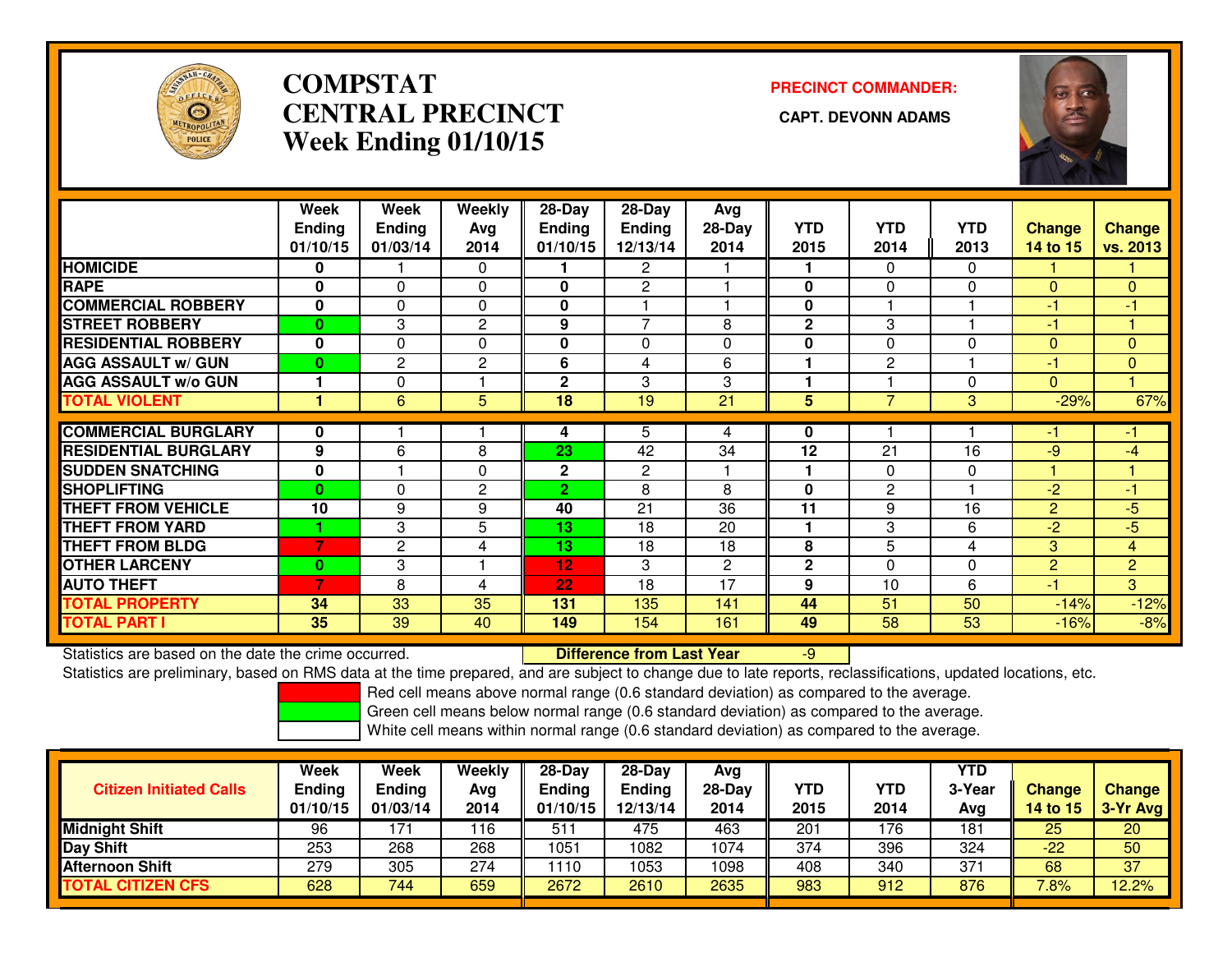

#### **COMPSTAT PRECINCT COMMANDER: SOUTHSIDE PRECINCT CAPT. TERRY SHOOPWeek Ending 01/10/15**



|                             | Week<br><b>Ending</b><br>01/10/15 | <b>Week</b><br><b>Ending</b><br>01/03/14 | Weekly<br>Avg<br>2014 | $28 - Day$<br><b>Ending</b><br>01/10/15 | $28-Day$<br><b>Ending</b><br>12/13/14 | Avg<br>$28-Day$<br>2014 | <b>YTD</b><br>2015 | <b>YTD</b><br>2014 | <b>YTD</b><br>2013 | <b>Change</b><br>14 to 15 | <b>Change</b><br>vs. 2013 |
|-----------------------------|-----------------------------------|------------------------------------------|-----------------------|-----------------------------------------|---------------------------------------|-------------------------|--------------------|--------------------|--------------------|---------------------------|---------------------------|
| <b>HOMICIDE</b>             | 0                                 | 0                                        | 0                     | 0                                       | 0                                     | 0                       | 0                  | $\Omega$           | $\Omega$           | $\Omega$                  | $\mathbf{0}$              |
| <b>RAPE</b>                 | $\mathbf 0$                       | $\mathbf{0}$                             | $\mathbf 0$           | 0                                       |                                       |                         | 0                  |                    | $\Omega$           | $-1$                      | $\mathbf{0}$              |
| <b>COMMERCIAL ROBBERY</b>   | $\bf{0}$                          |                                          |                       |                                         | 5                                     | 3                       | $\mathbf 0$        | $\overline{c}$     |                    | $-2$                      | $-1$                      |
| <b>STREET ROBBERY</b>       | 3                                 | $\mathbf 0$                              |                       | 4                                       |                                       | 4                       | 3                  | 4                  | $\mathbf{0}$       | $-1$                      | 3                         |
| <b>RESIDENTIAL ROBBERY</b>  | 0                                 |                                          | $\Omega$              | $\overline{2}$                          | 2                                     |                         | 0                  | 0                  | $\Omega$           | $\Omega$                  | $\overline{0}$            |
| <b>AGG ASSAULT W/ GUN</b>   |                                   |                                          | $\Omega$              | $\mathbf{2}$                            |                                       |                         |                    | 0                  |                    |                           | $\mathbf{0}$              |
| <b>AGG ASSAULT w/o GUN</b>  |                                   |                                          | $\Omega$              | 5                                       | 3                                     | 2                       | $\mathbf{2}$       | 0                  |                    | $\overline{2}$            |                           |
| <b>TOTAL VIOLENT</b>        | 5                                 | 4                                        | 3                     | 14                                      | 13                                    | 11                      | 6                  | $\overline{7}$     | 3                  | $-14%$                    | 100%                      |
|                             |                                   |                                          |                       |                                         |                                       |                         |                    |                    |                    |                           |                           |
| <b>COMMERCIAL BURGLARY</b>  |                                   |                                          |                       | 6                                       | 4                                     | 3                       |                    |                    | $\overline{c}$     | $\mathbf{0}$              | $-1$                      |
| <b>RESIDENTIAL BURGLARY</b> | 3                                 | 4                                        | 5                     | 16                                      | 19                                    | 18                      | 5                  | 12                 | 12                 | $-7$                      | $-7$                      |
| <b>SUDDEN SNATCHING</b>     | $\bf{0}$                          | $\Omega$                                 | $\Omega$              | $\mathbf{0}$                            | $\Omega$                              |                         | 0                  | 0                  | $\mathbf{0}$       | $\Omega$                  | $\mathbf{0}$              |
| <b>SHOPLIFTING</b>          | 12                                | 13                                       | 13                    | 65                                      | 54                                    | 51                      | 19                 | 25                 | 12                 | $-6$                      | $\overline{7}$            |
| <b>THEFT FROM VEHICLE</b>   | 7                                 | 4                                        | 7                     | 25                                      | 10                                    | 27                      | 9                  | 15                 | 30                 | $-6$                      | $-21$                     |
| <b>THEFT FROM YARD</b>      | 3                                 |                                          | $\mathbf{2}$          | $\overline{7}$                          | 3                                     | 9                       | 4                  | 2                  | 4                  | $\overline{2}$            | $\mathbf{0}$              |
| <b>THEFT FROM BLDG</b>      | 5                                 | 4                                        | 4                     | 18                                      | 15                                    | 17                      | 6                  | 5                  | 6                  |                           | $\mathbf{0}$              |
| <b>OTHER LARCENY</b>        |                                   | $\mathbf 0$                              |                       | $\mathbf 2$                             |                                       | $\overline{2}$          |                    | 0                  | 0                  |                           |                           |
| <b>AUTO THEFT</b>           |                                   |                                          | $\overline{2}$        | 8                                       | 10                                    | 8                       |                    | 2                  | $\overline{c}$     | $-1$                      | -1                        |
| <b>TOTAL PROPERTY</b>       | 33                                | 28                                       | 34                    | 147                                     | 116                                   | 137                     | 46                 | 62                 | 68                 | $-26%$                    | $-32%$                    |
| <b>TOTAL PART I</b>         | 38                                | 32                                       | 37                    | 161                                     | 129                                   | 148                     | 52                 | 69                 | 71                 | $-25%$                    | $-27%$                    |

Statistics are based on the date the crime occurred. **Difference from Last Year** 

Statistics are based on the date the crime occurred. **Externee the Difference from Last Year Theody 17 Theody 1**<br>Statistics are preliminary, based on RMS data at the time prepared, and are subject to change due to late rep

Red cell means above normal range (0.6 standard deviation) as compared to the average.

Green cell means below normal range (0.6 standard deviation) as compared to the average.

| <b>Citizen Initiated Calls</b> | Week<br><b>Ending</b><br>01/10/15 | <b>Week</b><br><b>Ending</b><br>01/03/14 | Weekly<br>Ava<br>2014 | $28-Dav$<br><b>Ending</b><br>01/10/15 | $28-Day$<br><b>Ending</b><br>12/13/14 | Avg<br>$28-Day$<br>2014 | YTD<br>2015 | YTD<br>2014 | YTD<br>3-Year<br>Avg | Change<br>14 to 15 | <b>Change</b><br>3-Yr Avg |
|--------------------------------|-----------------------------------|------------------------------------------|-----------------------|---------------------------------------|---------------------------------------|-------------------------|-------------|-------------|----------------------|--------------------|---------------------------|
| <b>Midnight Shift</b>          | 87                                | 130                                      | 91                    | 411                                   | 426                                   | 363                     | 168         | 155         | 149                  | 13                 | 19                        |
| Day Shift                      | 247                               | 223                                      | 259                   | 978                                   | 1044                                  | 1038                    | 339         | 356         | 324                  | $-17$              | 15                        |
| <b>Afternoon Shift</b>         | 261                               | 260                                      | 259                   | 1073                                  | 963                                   | 1034                    | 368         | 341         | 335                  | 27                 | 33                        |
| <b>TOTAL CITIZEN CFS</b>       | 595                               | 613                                      | 609                   | 2462                                  | 2433                                  | 2435                    | 875         | 852         | 807                  | 2.7%               | 8.4%                      |